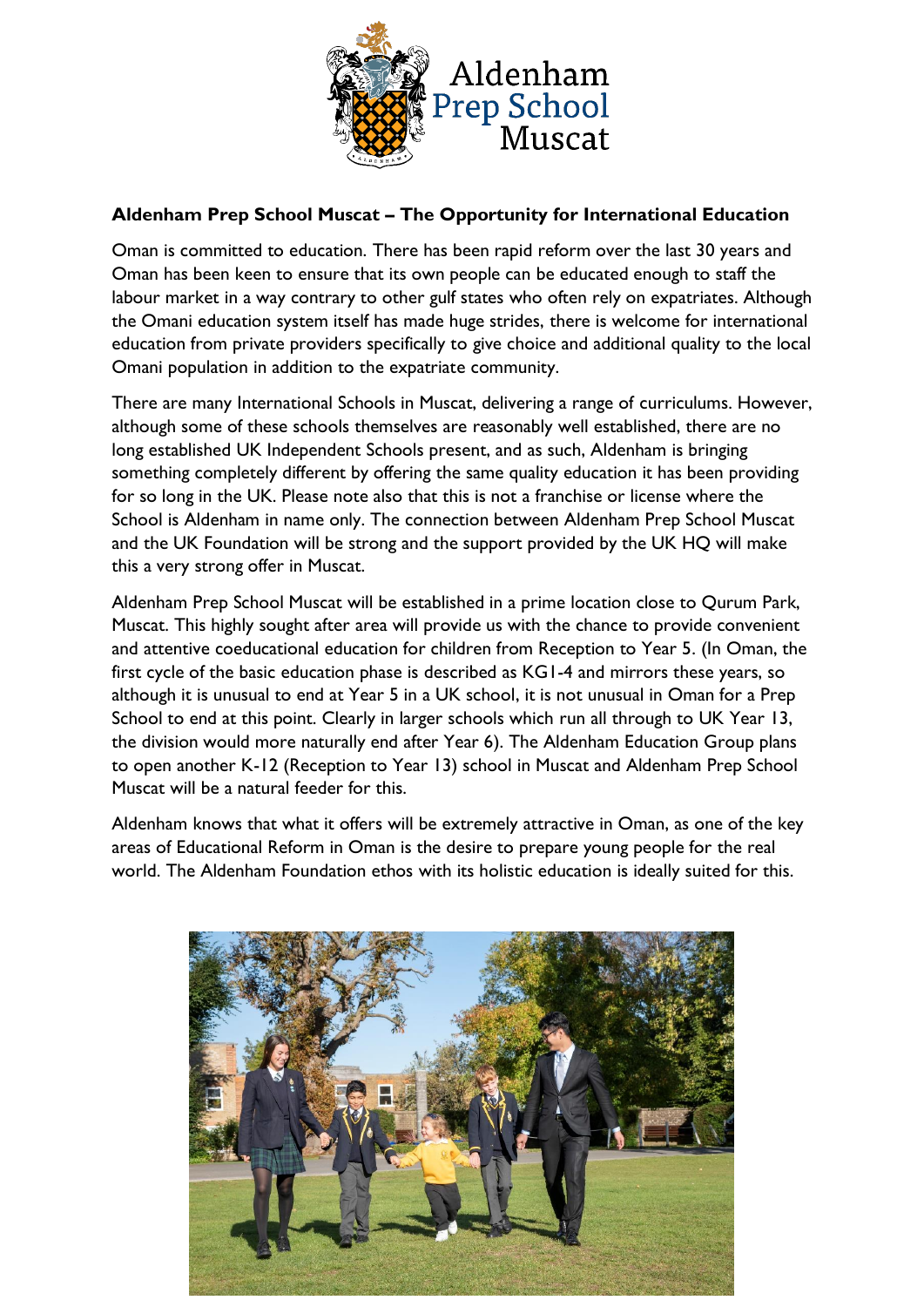## **Aldenham Prep School Muscat – The Aims of the School**

The School will be able to provide an education based on the UK primary curriculum with appropriate local provision of Arabic and Islamic Moral education as required under our licence from the Ministry of Education. The main curriculum will be delivered in English. The School will be offering parents the same quality of education which is so desirable and seen in the Aldenham Prep School based on our main school site in Hertfordshire, UK.

The key aims of Aldenham Prep School in the UK will form the basis of the key aims for Aldenham Prep School Muscat. The Principal will be able to use the success of Aldenham's primary curriculum in the UK to apply to children in Oman:

- *• To encourage a love of learning in order to aspire to academic excellence, and a broad education for all pupils*
- *• To foster good relationships and partnership between staff, pupils, parents and the wider community*
- *• To ensure that each individual pupil is nurtured and encouraged to make the most of their own special talents*
- *• To emphasise the importance of the social, moral and spiritual dimensions of community life in a modern society*
- *• To provide a well-planned, well organised environment giving children rich and stimulating experiences*

The School Principal will be able to establish for the children of the new school a sense of values and an approach to education which is welcoming and highly attractive. The school will be international in outlook whilst grounded in UK educational programmes which are so highly regarded across the world. The new Principal will be responsible for establishing this programme in close collaboration with the Aldenham team in the UK and will be able to benefit from a programme of induction at the Aldenham UK site in the summer of 2020.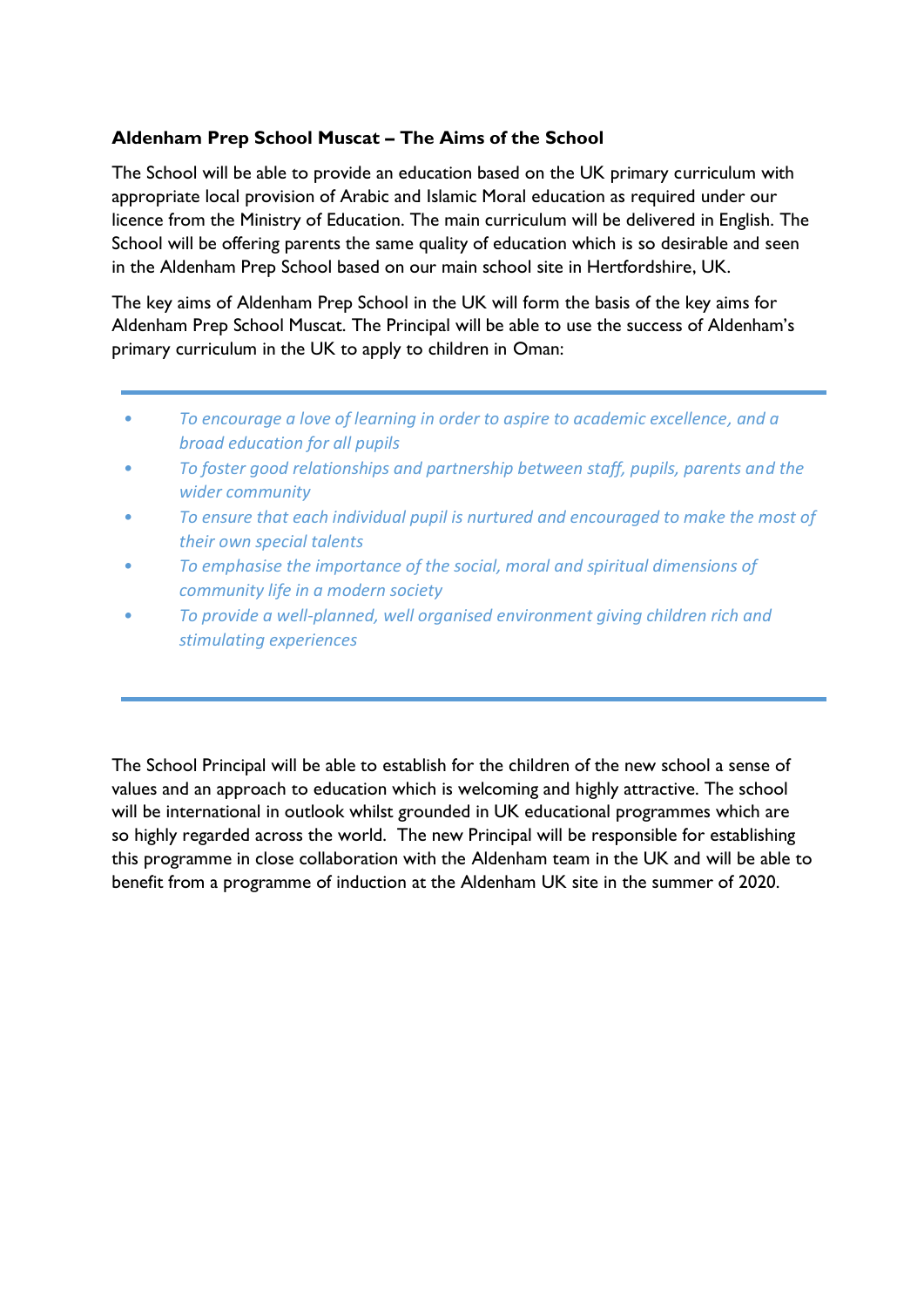## **Aldenham Prep School Muscat – Governance and Local Compliance**

The Aldenham Education Group will support the new Principal in meeting the compliance needs of the local and national authorities in Oman. We have strong links with the Ministry of Education in Oman and aim to appoint experienced administrative staff who can manage necessary liaison in this regard.

The Principal and staff team will report directly to the Aldenham Education Group. There will also be a separate advisory group of Governors which will contain members from the Aldenham Foundation and others more locally to the School who will act as critical friends and will be on hand to support the Principal as the school grows.